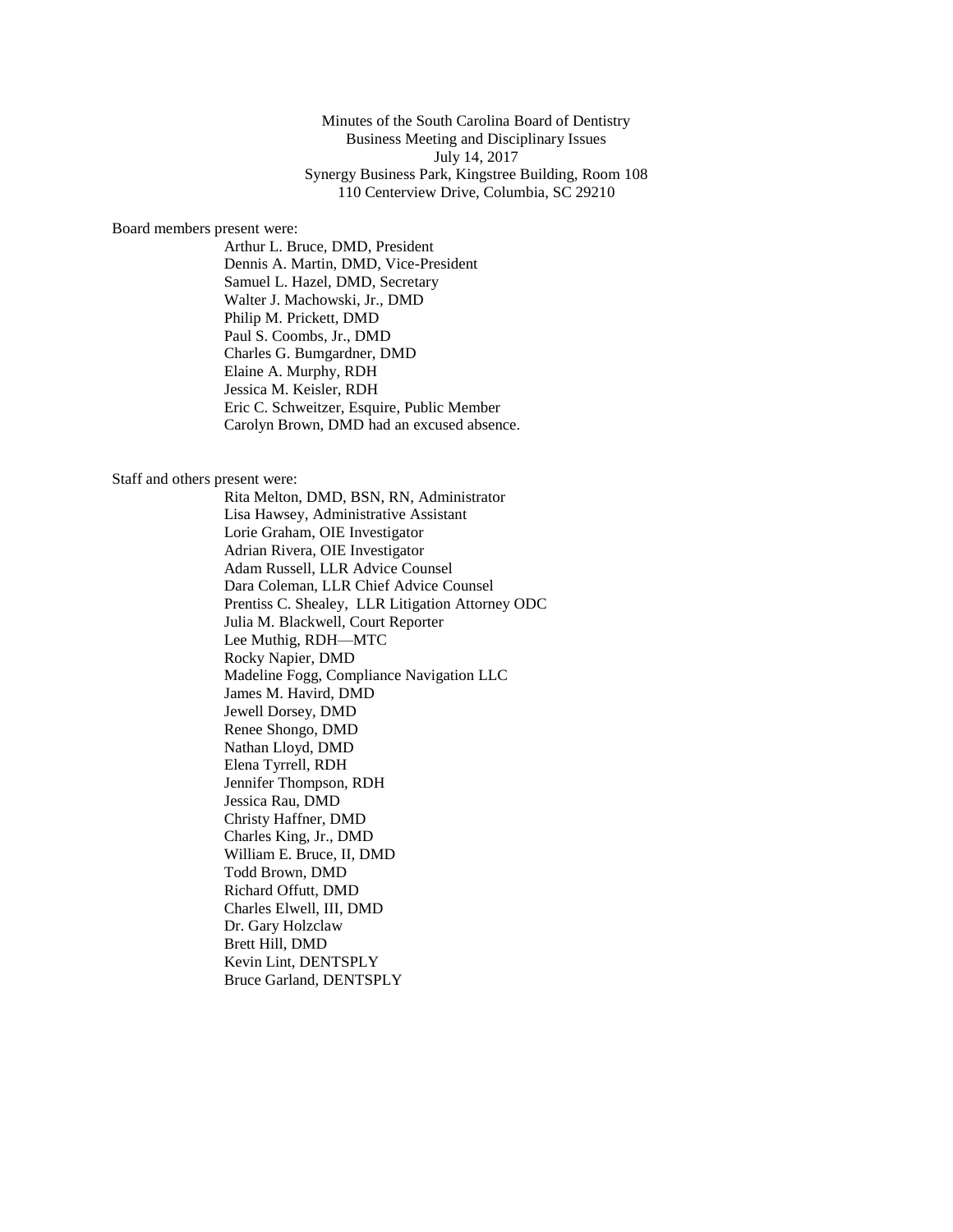### CALL TO ORDER:

The Regular Session of the South Carolina Board of Dentistry was held at the Synergy Office Park, Kingstree Building, 110 Centerview Drive, Room 108, in Columbia, South Carolina. Whereas, proper notice of date, time, place and agenda information having been properly provided to THE STATE NEWSPAPER AND ASSOCIATED PRESS and proper notice also having been posted at the LLR Office Building 24 hours prior to the time scheduled for the meeting and a quorum having been noted as present. Dr. Bruce, Board President, called the meeting to order at 9:00 a.m. A quorum was noted as present. Dr. Carolyn Brown had an excused absence. Dr. Bruce introduced the new Board member, Dr. Charles Bumgardner. He is representing District 2.

## APPROVAL OF THE AGENDA

**Motion:** Mr. Schweitzer made a motion to approve the agenda. Dr. Machowski seconded it. The motion carried.

### APPROVAL OF MINUTES

**Motion:** Dr. Coombs made a motion to approve the minutes of the last meeting held on April 14, 2017. Dr. Machowski seconded it. The motion carried.

#### REPORTS

#### **OIE/ODC Management Reports**

## **IRC Report**

Mark Sanders, Chief Investigator from OIE gave the report. He stated he is submitting 13 dismissals for approval. **Motion:** Mr. Schweitzer made a motion to accept these as submitted.Dr. Coombs seconded it. The motion carried. Mr. Sanders submitted one formal complaint for the board's approval.

**Motion:** Dr. Coombs made a motion to accept this as submitted. Mr. Schweitzer seconded it. The motion carried. Mr. Sanders submitted three Letters of Caution for board approval.

**Motion:** Mr. Schweitzer made a motion to accept these as submitted. Dr. Hazel seconded it. The motion carried.

Mr. Sanders stated the statistical report in OIE for the first quarter ending March  $31<sup>st</sup>$  has received 16 cases. For the quarter ending March 31<sup>st</sup>, there were 26 cases closed. As of today's date, they have 38 active cases. This concluded his statistical report.

#### **ODC Report**

### Prentiss Shealey, Esquire, gave this report.

Currently, ODC has 35 open cases—which is 22 Respondents. There are six cases pending Consent Agreements. There are ten cases pending Memorandum of Agreements. There are 17 cases pending for Panel Hearing—with only 8 Respondents. One Respondent has six cases. However, Respondent is quite ill and is not fit to stand a hearing. (Those six cases are on hold.) Two cases are pending a board hearing, which both will be held today. There are no cases pending Order from Advice Counsel. Last year they closed 41 cases. Twenty-nine of those were held in the last three months. She stated she will discuss with Dr. Melton about scheduling more Panel Hearings.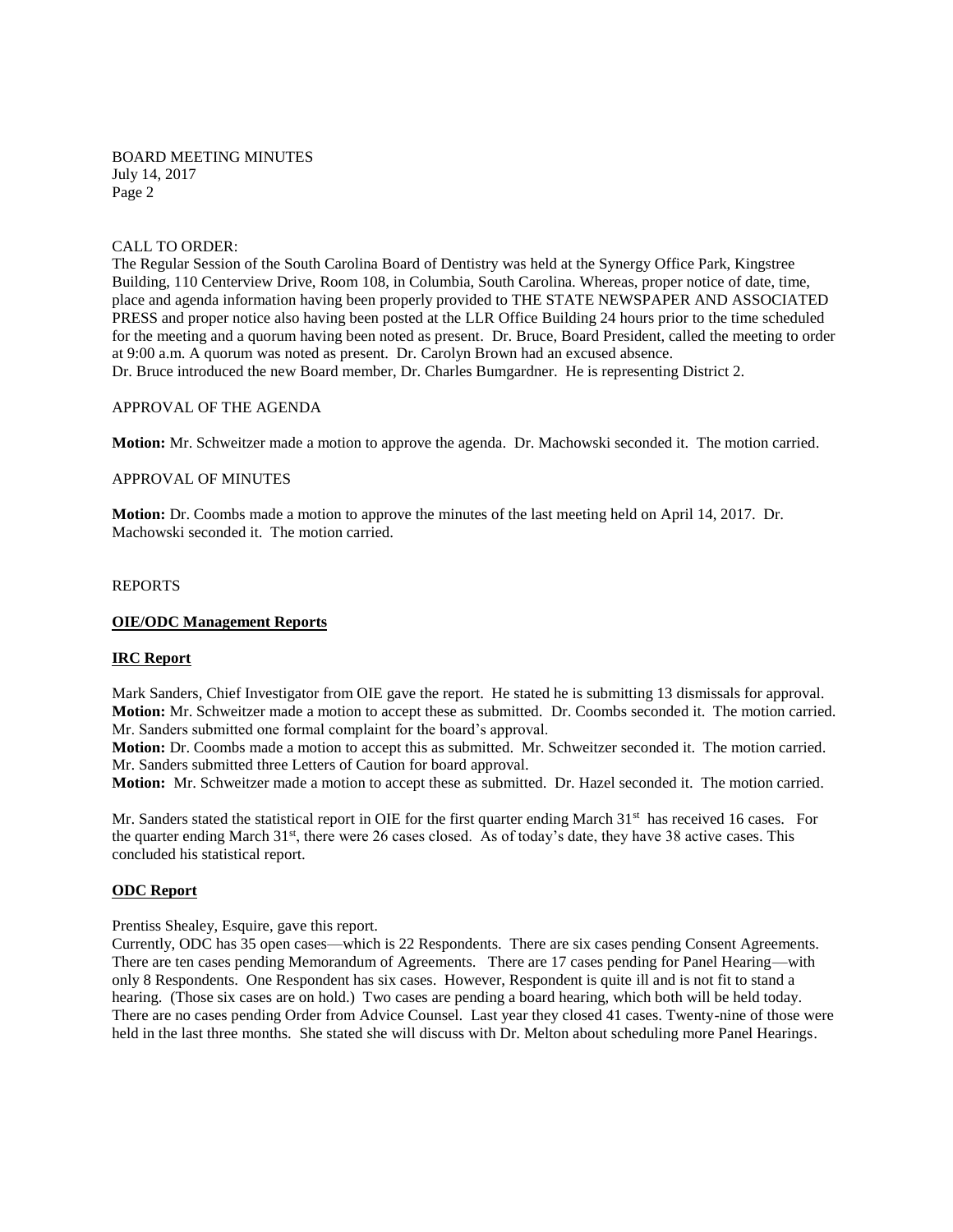## **Presentation: Discussion on Hand Pieces Sterilization Presentation by DENTSPLY**

Bruce Garland from DENTSPLY introduced his team. Kathy Eklund joined the meeting via teleconference. After a lengthy presentation with various speakers and video presentations, the Board engaged in a discussion with the presenters. No votes were taken during or after the presentation.

**DISCIPLINARY ISSUES:** Disciplinary hearings are closed for the Board of Dentistry.

**Motion:** Mr. Schweitzer made a motion to go into closed session. Dr. Machowski seconded it. The motion carried.

## **Disciplinary Hearing Case # 2016-5**

A hearing was held for the Respondent. Mr. Russell advised the Board. The State was represented by Prentiss Shealey, Esq. The Respondent was not represented by an attorney. A court reporter was present. The closed hearing commenced.

After an off-the-record discussion, Ms. Shealey stated she would like to withdraw the Memorandum of Agreement at this time.

No votes were taken during or after the hearing.

## **Disciplinary Hearing Case #2016-55**

**Motion:** Mr. Schweitzer made a motion to go into closed session. Dr. Coombs seconded it. The motion carried. A hearing was held for the Respondent. Mr. Russell advised the Board. The State was represented by Prentiss Shealey, Esq. The Respondent was not present.

The Board then voted on the matter with ayes and nayes.

Seven accepted the Consent Agreement, four disagreed with the Consent Agreement.

## **Application Hearing—Initial Application**

Dr. Brett Hill is seeking licensure as a dentist through credentials. Dr. Hill was not represented by an attorney. Mr. Russell advised the Board.

He was requested to meet with the board due to a "yes" answer on his application.

Mr. Schweitzer made a motion to go into executive session to seek legal advice. Dr. Pricket seconded it. The motion carried.

Mr. Schwietzer made a motion to come out of executive session. Dr. Coombs seconded it. The motion carried. Dr. Pricket made a motion to grant Dr. Hill a license by credentials to practice in South Carolina. Mr. Schweitzer seconded it. The motion carried.

## **Application Hearing—Initial Application**

Dr. Nathan Lloyd is seeking licensure as a dentist through credentials. Dr. Lloyd was not represented by an attorney. Mr. Russell advised the Board.

He was requested to meet with the Board due to a "yes" answer on his application.

Dr. Machowski made a motion to go into executive session to seek legal advice. Ms. Murphy seconded it. The motion carried.

Mr. Schweitzer made a motion to come out of executive session. Dr. Machowski seconded the motion. The motion carried.

Mr. Schweitzer made a motion to deny Dr. Lloyd's application for licensure based on the statute. The application for licensure through credentials base on the provision in the S.C. Dental Practice Act does not allow the Board to approve a license, in particular with an unexpunged felony conviction. Dr. Bumgardner seconded. The motion carried. The Board emphasized to Dr. Lloyd that he could re-apply by successfully completing one of the Board approved regional examinations.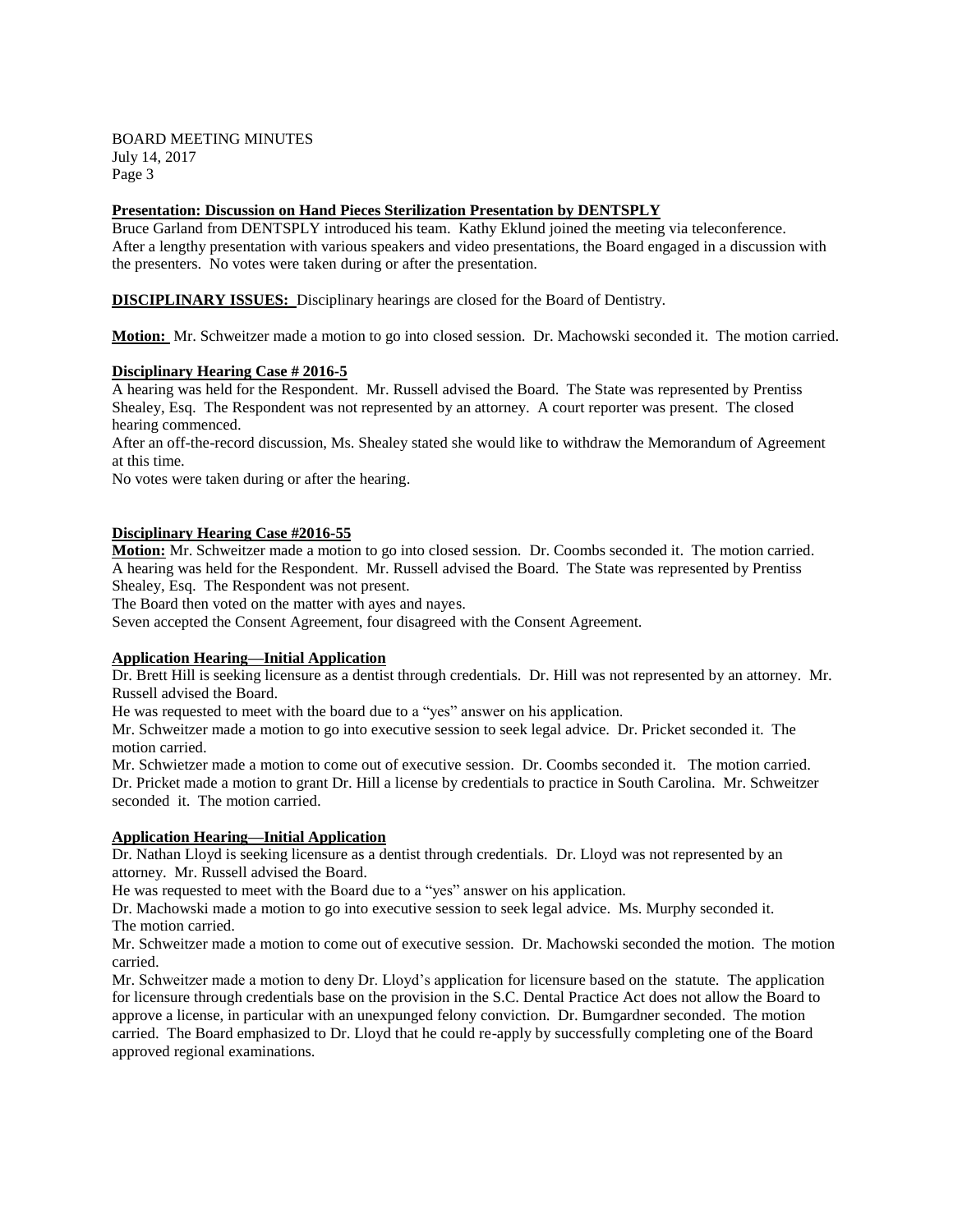## **Application Hearing—Initial Application**

Dr. Richard Offutt is seeking licensure as a dentist through credentials. Dr. Offutt was not represented by an attorney. Mr. Russell advised the Board

He was requested to meet with the Board due to a "yes" answer on his application.

Dr. Machowski made a motion to go into executive session to seek legal advice. Mr. Schweitzer wanted to state on the record that he would like to reflect that there was a complaint filed with the State Board, which was dismissed. There was also an expert who reviewed the file and disagreed with the complainant. Mr. Schweitzer then seconded the motion. The motion carried.

Mr. Schweitzer made a motion to come out of executive session. Dr. Machowski seconded the motion. The motion carried.

Dr. Bumgardner made a motion that the Board grant his licensed through credentials. Mr. Schweitzer seconded it. The motion carried.

## **Application Hearing—Initial Application**

Dr. Jessica Rau is seeking licensure as a dentist through examination. Dr. Rau was not represented by an attorney. Mr. Russell advised the Board.

She was requested to meet with the Board due to a "yes" answer on her application.

Mr. Schweitzer made a motion to accept her application. Dr. Coombs seconded it. The motion carried.

## **Application Hearing—Request for Re-examination Appeal**

Dr. Charles Elwell, III is seeking to appeal to be able to re-take the examination for the fourth time and he only requests to re-take the prosthodontics portion. Dr. Elwell was not represented by an attorney. Mr. Russell advised the Board.

Dr. Prickett made a motion to go into executive session to seek legal advice. Ms. Murphy and Mr. Schweitzer seconded it. The motion carried.

Mr. Schweitzer made a motion to come out of executive session. Dr. Coombs seconded it. The motion carried. Dr. Machowski made a motion to deny Dr. Elwell's request. Dr. Prickett seconded it. The motion carried.

## **Reinstatement Application With "Yes" Answer**

Dr. Christy Haffner is seeking reinstatement of her South Carolina dental license. Dr. Haffner was not represented by an attorney. Mr. Russell advised the Board.

She was requested to meet with the Board because she held a South Carolina dental license which expired in 2003 and she had a "yes" answer under the personal history section of the application. According to statute and regulations, she must appear before the Board to explain her absence from practice and the board must assure her competency before reinstating her license.

Mr. Schweitzer made a motion to accept her application. Dr. Hazel seconded it. The motion carried.

## **Reinstatement Application With "Yes Answer**

Dr. Todd Brown is seeking reinstatement of his South Carolina dental license. Dr. Brown was not represented by an attorney. Mr. Russell advised the Board.

He was requested to meet with the Board because he held a South Carolina dental license which expired in 2011 and he had a "yes" answer under the personal history section of the application. According to statute and regulations, he must appear before the Board to explain his continued competency before the Board reinstates his license.

Dr. Machowski made a motion to go into executive session to seek legal advice. Mr. Coombs seconded it. The motion carried.

Dr. Coombs made a motion to come out of executive session. Dr. Machowski seconded it. The motion carried. Mr. Schweitzer made a motion to relicense him contingent on Dr. Brown doing one of two things: taking what has been referred as a reentry course to reestablish competency or at Dr. Brown's option, take a recognized state board. Dr. Coombs seconded it. Dr. Machowski stated that the reentry program needs to be approved by the President of our State Board. Mr. Schweitzer stated that this is an amendment to his motion, not a new motion, and he will accept that amendment. Dr. Coombs seconded it with the amendment. The motion carried.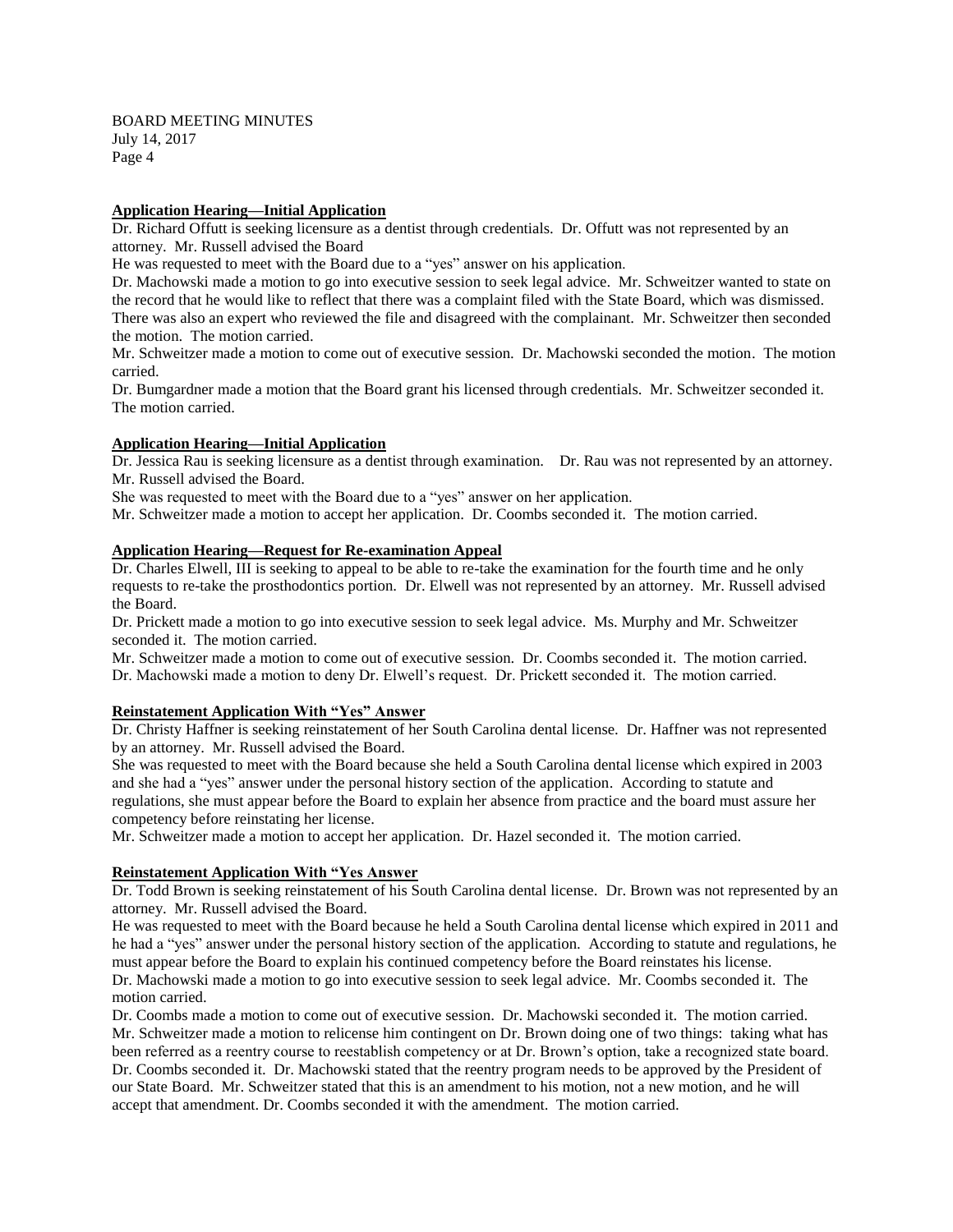## **Reinstatement Application**

Dr. Charles P. King is seeking reinstatement of his South Carolina dental license. Dr. King was not represented by an attorney. Mr. Russell advised the Board. Dr. Bruce, President of the Board, recused himself from this hearing. Dr. King was requested to meet with the Board because he did not renew his license at the required renewal period. Dr. Prickett made a motion to reinstate his license and that he pay the required late fee. Dr. Bumgardner seconded it. The motion carried.

## **Reinstatement Application**

Dr. James M. Havird is seeking reinstatement of his South Carolina dental license. Dr. Havird was not represented by an attorney. Mr. Russell advised the Board. Dr. Bruce, President of the Board, recused himself from this hearing. Dr. Havird was requested to meet with the Board because he did not renew his license at the required renewal period.

Dr. Prickett made a motion to reinstate his license and pay the required late fee. Mr. Schweitzer seconded the motion. The motion carried.

## **Reinstatement Application**

Dr. Jewell Pompey Dorsey is seeking reinstatement of her South Carolina dental license. Dr. Pompey Dorsey was not represented by an attorney. Mr. Russell advised the Board.

Dr. Pompey Dorsey was requested to meet with the Board because she did not renew her license at the required renewal period.

Dr. Prickett made a motion to reinstate her license and pay the required late fee. Mr. Schweitzer seconded the motion. The motion carried.

## **Reinstatement Application (Teleconference)**

Dr. Vineet Ganapati is seeking reinstatement of her South Carolina dental license. Dr. Ganapati appeared before the Board via teleconference. She was not represented by an attorney. Mr. Russell advised the Board.

Dr. Ganapati was required to meet with the Board because she did not renew her license at the required renewal period. Since she did not have a notary public in her presence to swear her in, her hearing will have to be postponed until the next Board meeting on October 13, 2017.

Dr. Machowski made a motion to extend her current license until the next board meeting, which she can either show up in person or have a notary present at the time of the teleconference. Mr. Schweitzer seconded it. The motion carried.

## **Reinstatement Application**

Dr. William E. Bruce, II is seeking reinstatement of his South Carolina dental license. Dr. Bruce was not represented by an attorney. Mr. Russell advised the Board. Dr. Arthur Bruce, President of the Board, recused himself from this hearing.

Dr. Bruce was requested to meet with the Board because he did not renew his license at the required renewal period. Dr. Prickett made a motion to reinstate his license and pay required late fee. Mr. Schweitzer seconded the motion. The motion carried.

## **Reinstatement Application**

Elena Tyrrell, RDH is seeking reinstatement of her South Carolina dental hygiene license. Ms. Tyrrell was not represented by an attorney. Mr. Russell advised the Board.

Ms. Tyrrell was requested to meet with the Board because her dental hygiene license had expired in 2004. According to the statute and regulations, she must explain her competency before being reinstated of her license. Dr. Bruce asked all in favor of the motion to signify by saying "Aye". Eight members signified by saying "Aye" and one member opposed by saying "Aye. Her license is reinstated.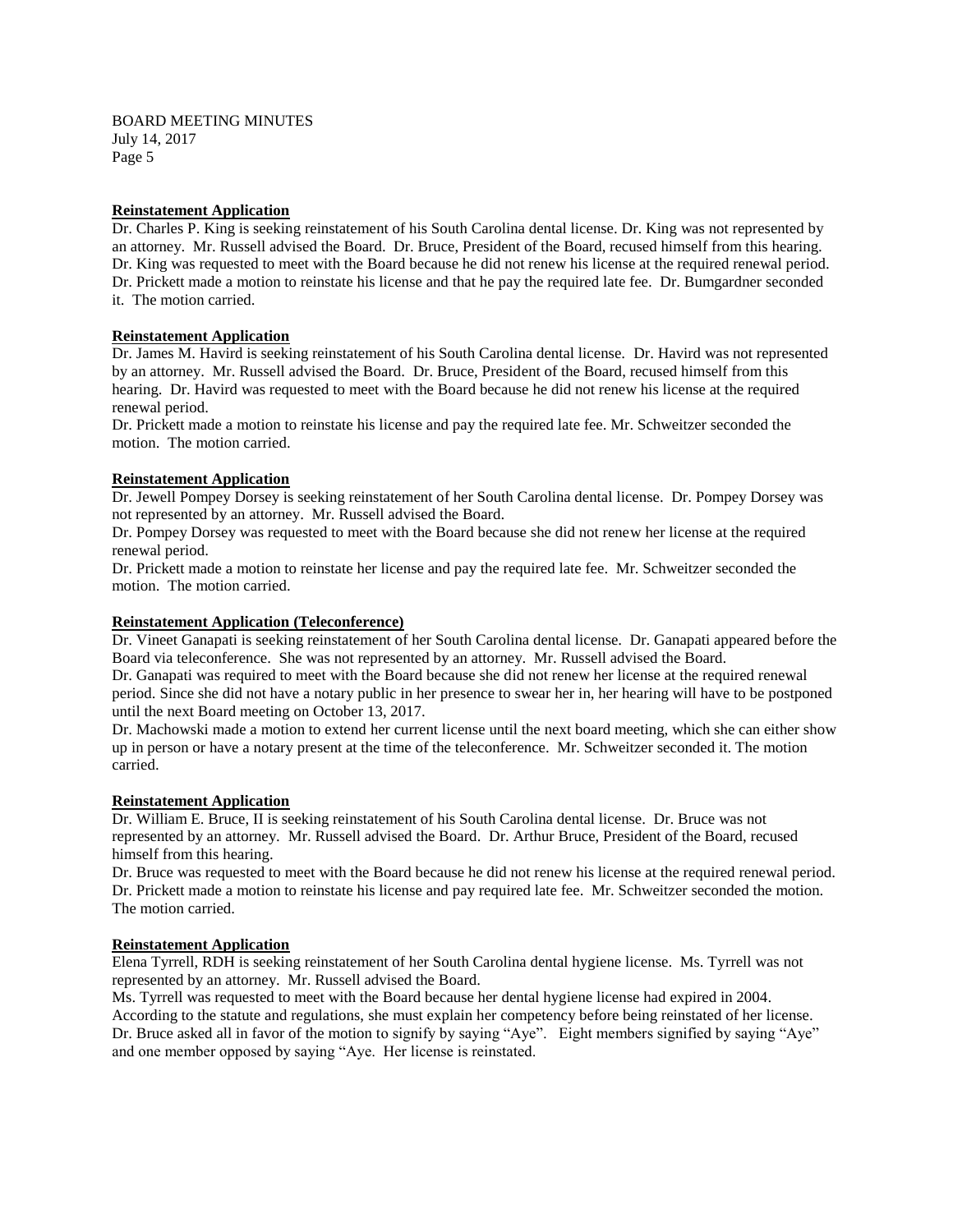### **Reinstatement Application**

Jennifer Thompson, RDH is seeking reinstatement of her South Carolina dental hygiene license. Ms. Thompson was not represented by an attorney. Mr. Russell advised the Board.

Ms. Thompson was requested to meet with the Board because she did not renew her dental hygiene license at the required renewal period.

Dr. Prickett made a motion to reinstate her license and pay the required late fee. Mr. Schweitzer seconded it. The motion carried.

### NEW BUSINESS

#### **Update On New PMP (SCRIPTS) Legislation and CE Requirement**

Darra Coleman, Chief Advice Counsel, gave a presentation on the PMP (Scripts) legislation that just became effective at the end of this session. This impacts this board's professionals and some other healthcare professionals. The Board engaged in a discussion with Ms. Coleman pertaining to this matter, but no votes were taken during or after the presentation.

### **Ratification of Licenses**

Mr. Schweitzer made a motion to approve the ratification list as provided by staff. Dr. Machowski seconded it. The motion carried.

#### **Discussion on Board Members to Attend AADB Annual Meeting in Atlanta, GA on October 17-18, 2017**

Mr. Schweitzer made a motion to send Dr. Martin, Dr. Coombs and the Administrator to the meeting. Ms. Murphy seconded it. The motion carried.

Dr. Martin made a motion to send Dr. Machowski and Dr. Brown as alternates. Mr. Schweitzer seconded it. The motion carried.

Mr. Schweitzer made a motion to strongly support that all four of those Board Members and the Administration be allowed to attend the meeting. Dr. Coombs seconded it. The motion carried.

### **Decision of Dental Hygiene License Application Requirement—Letters of Recommendations**

Ms. Murphy made a motion to allow dental hygiene applicants to provide three letters of recommendations, with a minimum of one letter from a licensed dentist and the other two can be from licensed dental hygienists. Ms. Keisler seconded it. The motion carried.

#### **Discussion on Laser Usage by Dental Hygienists**

Dr. Gary Holtzclaw requested that the Board consider dental hygienists to use lasers in clinical practice. The Board engaged in a discussion with him on this topic. The Board will take the information under advisement. No votes were taken during or after the presentation.

## **Discussion on Practice Compliance Related to CDC Guidelines**

Madeline Fogg, Consultant from Compliance Navigation LLC, had a few questions she presented to the Board. Her questions pertained to enforcement of audits of CEUs, audits of risk assessments, audits of policy documentation, inoffice inspections proof of spore testing and labeling of instrument pouches. She also had questions pertaining to handpieces, spore testing and water quality. The Board engaged in a lengthy discussion with her regarding her questions. No votes were taken during or after this discussion.